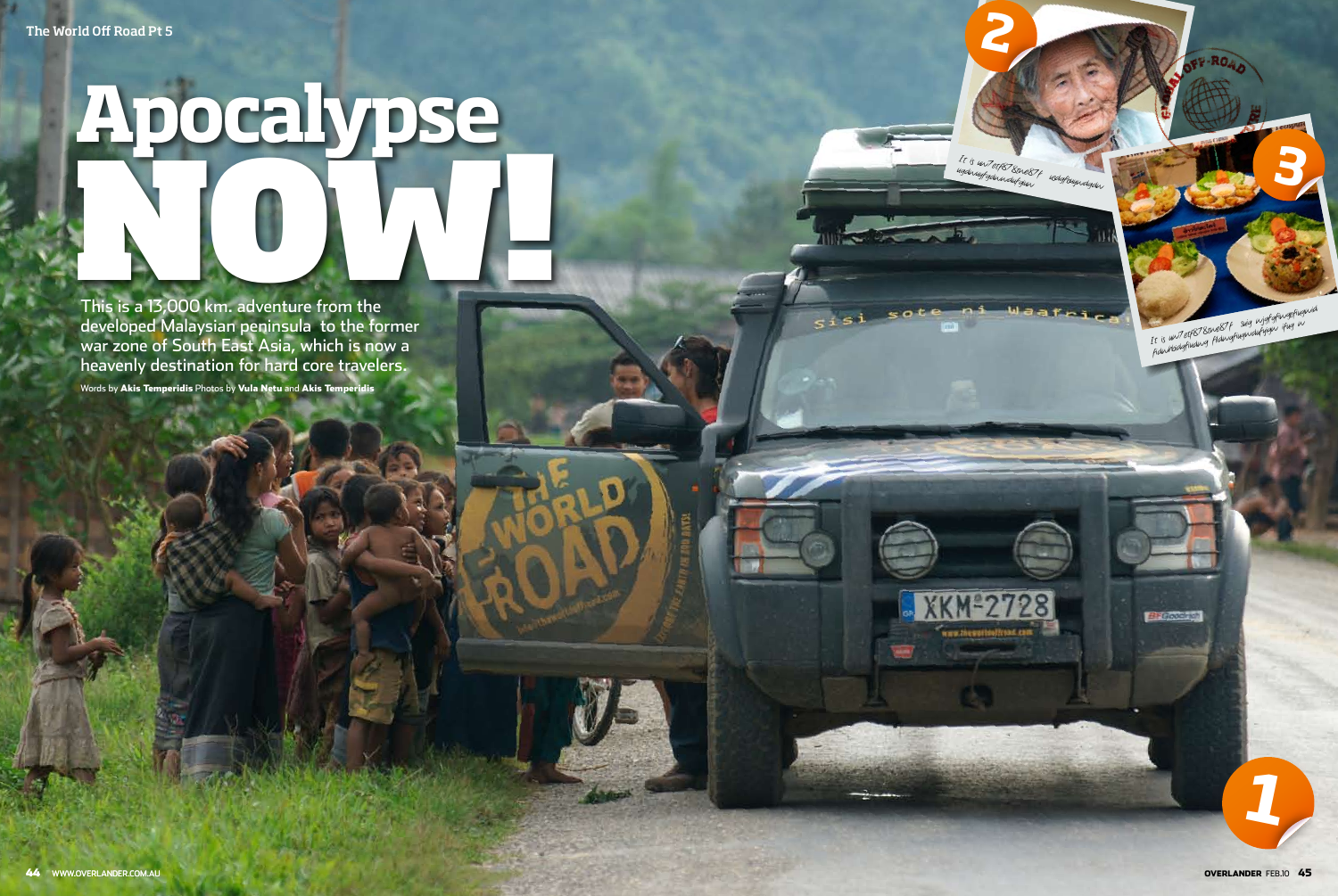fter the Indian experience – a cultural shock on a daily basis - Malaysia seems to be so easy, reliable and affordable. The same goes in Thailand as well. Tourism is so developed here that the real colour of the country is paled. Motorways, neon signs, mini markets and malls are

Spread everywhere from Phu spread everywhere from Phuket to Bangkok. Even the monks are busy with their fancy mobile phones most of the time. Thailand and Malaysia would be identical if the former wasn't a Buddhist society and the latter a Muslim one. Malaysia is 90% Muslim but is more multicultural, thanks to the Chinese and Indian minorities. Chinatowns and Little Indias are distinct neighborhoods in Kuala Lumpur, Melaka or Georgetown, the busy port of Penang island. Malays have the political power but Chinese have the money. In other words, Malaysia aims to be a bigger Singapore. You probably know Singapore; A rich, dollar oriented society, which survives in huge malls, fancy sushi restaurants, tennis courts and golf courses in a strategically situated island at the tip of the Malaysian peninsula. If you have no money you are nobody here. Singapore was very expensive for us, so we had to sleep in car

Singapore zoo is one of the best in the world - orangutans are hanging around you with no fence in between.



The World Off Road Pt 5

park at East Coast Park (the only beach for Singaporeans) in order to save money. Mall societies like this are not suitable for our adventure, that's why we changed our mind there and decided to divert our route. Given we couldn't find a car ferry to Indonesia we turned to the north, crossed Malaysia and southern Thaland and from Bangkok, we drove towards the border of Cambodia.

## **Khmer grandeur and Khmer Rouge atrocities**

This was an eye opening experience. A long, hard drive through countries we all got to know from Hollywood war movies, like Apocalypse Now, Platoon, Killing Fields and Deer Hunter. Cambodia, Vietnam and Laos; we were excited to make this roundtrip right from the start of our 'around the world' dream.

I remember well the day we entered Cambodia. It was like entering the third world with all these porters pushing



An old Cambodian lady could have told many horrific stories about the genocide if if it wasn't for the language barrier.

Frigin

A bus accident on a muddy road in Laos delayed our trip to Luang Prabang.





12th century Ta Prohm temple was constructed into the jungle and was invaded by the jungle after the decline of the Khmer empire. This mystic place was the set for famous Hollywood movie Tomb Raider, starring Angelina Jolie.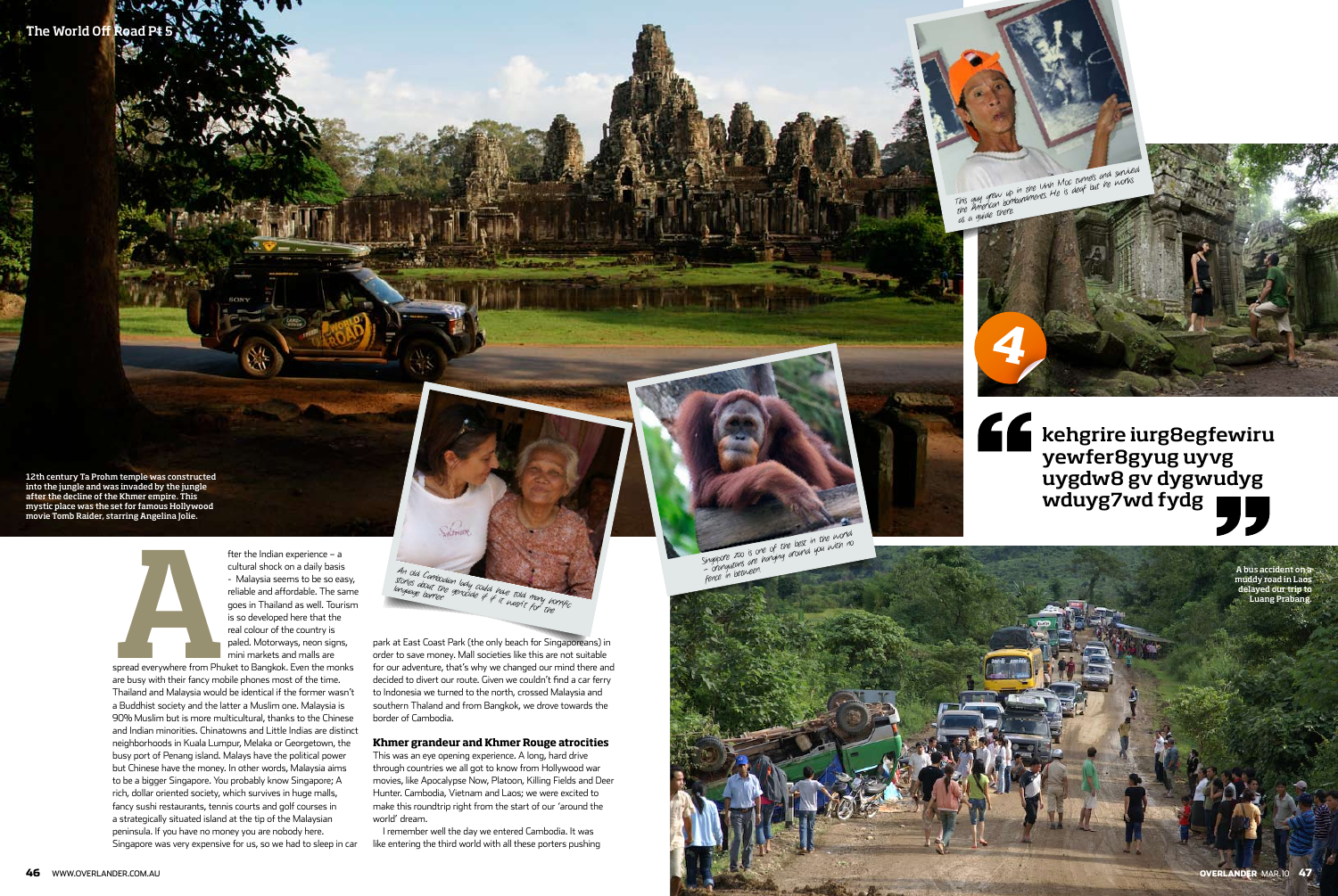**5**

**6**

odfdfio ifn9uehgiuhgiuyfehgiuehguehiughe f iughfueigniebh guihefiuhefuigh feiughue hgoegufehgih feiughue<br>hgoegufehgih feiughefgeg

their wooden, overloaded carts with goods carried from prosperous Thailand. As long as we were driving through the rice fields we were enthusiastic to explore the marvels of Angkor like Lara Croft did in her first movie. We could not imagine the mass development the ruins generated at nearby Siem Reap though. In a rural country like Cambodia this is a Western parenthesis of luxurious resorts, spa and sushi restaurants. Siem Reap is

the major money machine for this poor country as everybody flies here from Bangkok to visit the Angkor temples and go back. And you know what? The temples are worth it. This is one of the most breathtaking archeological sites in the world, along with the pyramids of Giza and Acropolis of Athens. Angkor is by far the biggest one. We did 150km in two days to see the temples that extend for tens of kilometers into

the jungle. We were astonished by what the Khmer created. The next day, in Phnom Penh, we were disgusted by what the Khmer Rouge regime brought to this country in 1975. It was a painful experience visiting the 'killing fields' and the Tuol Sleng museum, a school transformed to notorious S-21 prison. These were two places where thousands of people died of torture as enemies of the communist utopia that the KR wanted to bring in the country. One third of the population (1.7 million people!) died during the four years the Khmer Rouge dominated Cambodia until the Vietnamese army invaded the country for good. This genocide was so inhuman and so recent that nobody should forget. More than anybody, the people of Cambodia can't forget. Looking in their eyes, you can see only pain. They are discreet, though, polite and generous. They don't like reminding their past to foreigners. People of Cambodia are a personification of humanity. We admire them.

#### **No more B52 and napalm bombs**

We were told that foreign vehicles were not allowed in Vietnam. You need a special permit, local plates and insurance that you can't get issued if you don't present a guarantee

Visiting the S21 prison and the killing fields of the Khmer Rouge period is a thrilling experience. 14.000 people are said to be tortured to death in this former school of Phnom Penh, during the four years of the Khmer Rouge regime.



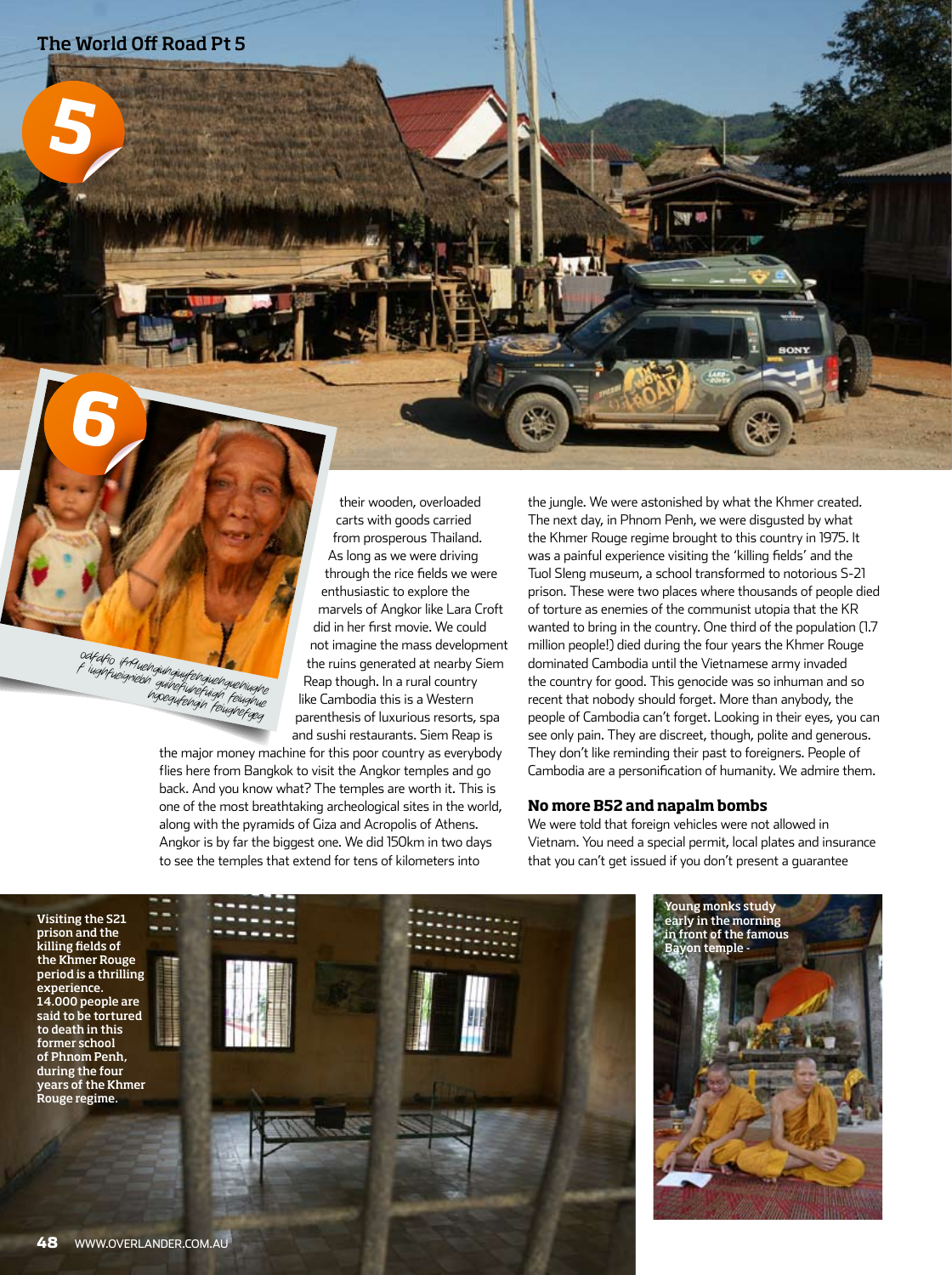## The World Off Road Pt 5

Children are adorable, especially in Laos. We loved them!

# **100,000 Km. in a Land Rover Discovery3**

**Car km.: 101,626 Trip km.: 92,626 Kuala Lumpur-Singapore-Bangkok-Ho Chi Minh-Hanoi-Vientiane-Chiang Mai-Kuala Lumpur 12,947 km. Refuellings: 23 Diesel lt.: 1701 lt/100 km.: 13.1**

**3/1/2007: Car manufactured in Solihull, England.**

**26/2/2007: Development works at Roverland-Gabletsas, Greece**

**22/4/2007: defected clutch slave cylinder replacement, oil change**

**25/4/2007, 7500 km.: The adventure begins!**

**22/5/2007, 11627 km.: second clutch slave cylinder replacement in Morocco** 

**18/6/2007, 17.625 km.: Service in Dakar-Senegal**

**4/9/2007, 33.699 km.: Service and handbrake repair in** 

Namibia<br>5/10/2007, 37.567 km.: Clutch master cylinder replacement

in East London, S.Africa<br>7/10/2007, 38.343 km.: 4 new Cooper tyres provided by<br>Dunlop S. Africa in Durban<br>8/11/2007, 45.473 km.: Service in Tanzania

22/1/2008, 59.919 km.: front brake pads change, Egypt<br>20/2/2008, 66.000 km.: Big service at Roverland<br>Gabletsas. Clutch, brakes, belts changed. Rack and pinion<br>replaced (after we hit a baobab root in Malawi) and<br>distorted

and handbrake setup in Pakistan.<br>26/6/2008, 82.232 km.: front brake pads replacement,

Nepal<br>22/7/2008, 85.076 km.: Clutch slave/master cylinder and

**22/7/2008, 85.076 km.: Clutch slave/master cylinder and hand brake unit replacement in Navnit Motors-Mumbai 24/10/2008, 93.845 km.: Oil and rear brake pads change** 

**in Cambodia. 23/11/2008, 100.736 km.: hand brake unit, rear diff oil sealer and turbo replacement from Land Rover Malaysia**

BELOW: Vientiane is the most laid back capital in SE Asia. Pat that luang – the golden Buddhist temple - is the highlight of the city.

 $km/h$ 

letter from your embassy at Vietnamese customs. Embassies don't grant documents like this so the only other way was to pay money. That's what we did. Thanks to a local tour operator, we managed to drive our Discovery in the country and it was worth the 250USD we were charged, after a hard bargain. They were asking for 700 USD…

Vietnam is a totally different country to what you expect. The painful civil war that resulted to heavy military offensive by the Americans is hardly distinguishable today. A decade after its reunification in the 80's, Vietnam decided to reform from a rural underdeveloped communist state to a fast developing economy. They imitated the Chinese model. Tourist development is impressive as well. We could not believe our eyes when we visited beach resorts like Mui Ne and Nha Trang. This is the Copacabana of Rio or Surfers Paradise with chop sticks. We traveled through the country, from the former capital Saigon (renamed to Ho Chi Minh, after the famous Viet leader) to Hanoi and what we saw was a great effort by everybody. Nobody seems to remember the war. There is no hate against Americans at all. Vietnamese are hard workers and forward-thinking entrepreneurs. Some of them give a bad reputation to this splendid country, as they like to take advantage of tourists. Overpricing is common, so you have to bargain for everything, even for a cup of coffee. Apart from this, our Vietnamese adventure was more than satisfying. We will never forget driving through the DMZ (demilitarized zone) at the 17th parallel, hiding like the Vietkong into the Vinh Moc tunnels, walking into the streets of old Hoi An or biking into the imposing citadel in Hue.

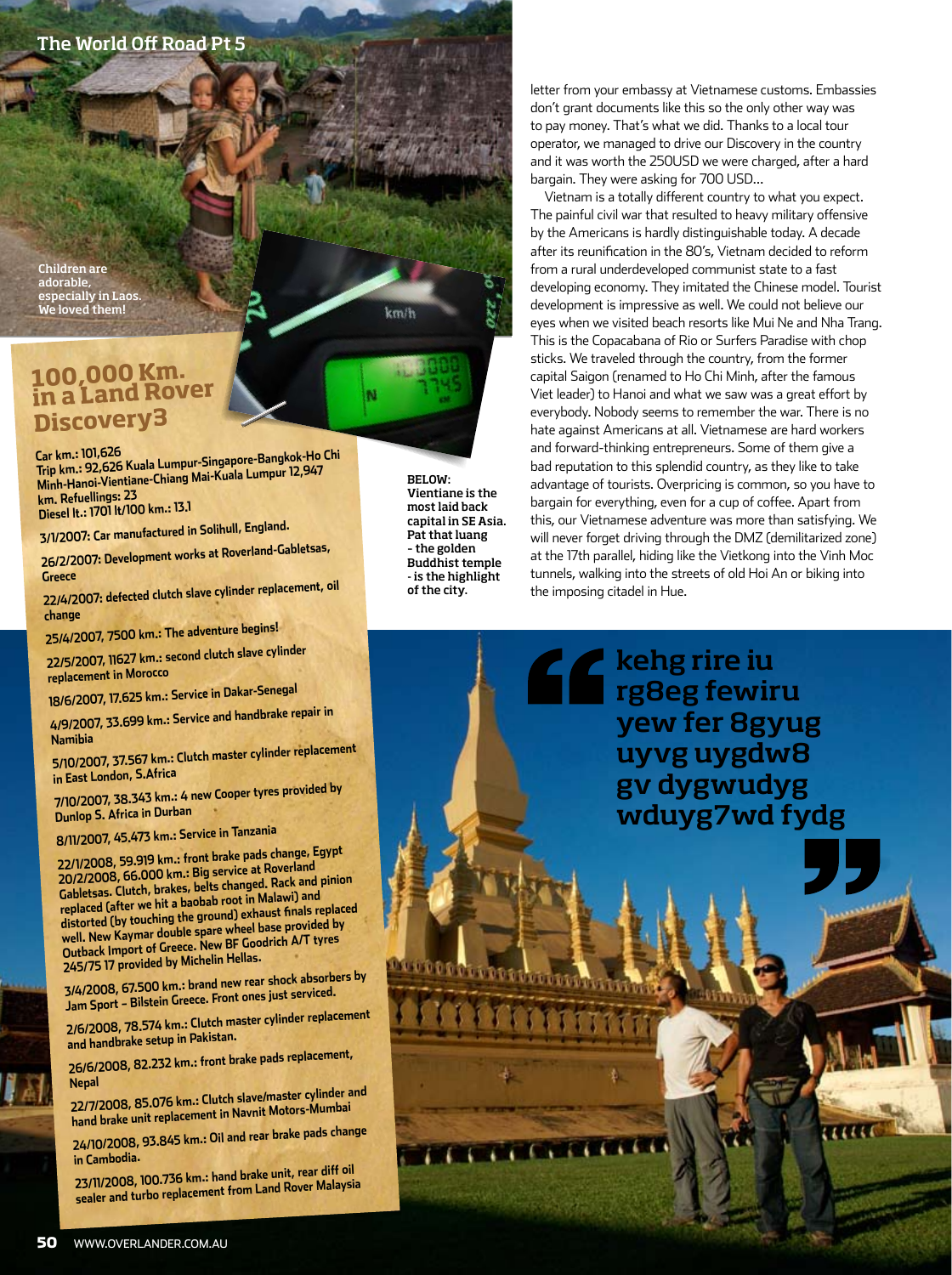# The World Off Road Pt 5



Damnoen Saduak, a floating market about one hour outside Bangkok, seems to be left centuries behind from modern Thailand.

### **Laid-back countries**

Laos is the most heavily bombed country on earth. By Americans – who else? Hundreds of innocent people still lose their lives every year from UXO – unexploded ordnance. Driving through the country, though, is a refreshing and much safer experience. Traffic is low on the twisty roads that run through the forested, hilly landscape. People are more relaxed than the Vietnamese – they actually have a Thai style. Expatriates are more than the tourists in the country and the hot spots are distinct here; Vientiane, Vang Vieng and – French style - Luang Prabang were the only places where we felt as if we were in

the famous Kao San road of Bangkok. You know what I mean: strips full of cafes, guest houses, tour agencies and massage parlors. Every other place gets you back to a 19th century rural and peaceful lifestyle. We fell in love with Laos and we will go there again to meet more tribal people.

Northern Thailand is much more developed than Laos but is laid back as well. This country is incredibly organized. Wherever we traveled, roads were perfectly paved, towns well signed and lively from dawn until late at night. Don't



get panicked by last year's political turbulence in Bangkok. Thailand is as safe for its visitors as eight airbags in your car. Police are always there to protect foreigners. Thai people are peaceful, permissive and respectful. In their every day life, they adore food and socializing through dining, which they like to do all day long. Stalls are spread everywhere and they serve a dazzling variety of food. After a long walk in Chiang Mai – our favorite town in Thailand – you can always have a Thai massage before dinner – possibly in a Buddhist temple. It's like an exhilarating aperitif that costs no more than five Australian dollars! From Chiang Mai, you can take the motorway and travel safe and sound to the Malaysian border but what we did was more exciting. We followed the old hippy trail to Pai village and from there to Mae Hong Son where we met some of the hill tribes living there. Visiting a village of 'long neck" women is a must even if you do it in a package tour. The women that came 13 years ago as refugees

kehg rire iu rg8eg fewiru yew fer 8gyug uyvg uygdw8 gv dygwudyg wduyg7wd fydg

"

Kayan – Karen women do not have long necks as people believe. Wearing the heavy brass rings, pushes down their collarbone and the final result is mostly an optical illusion.